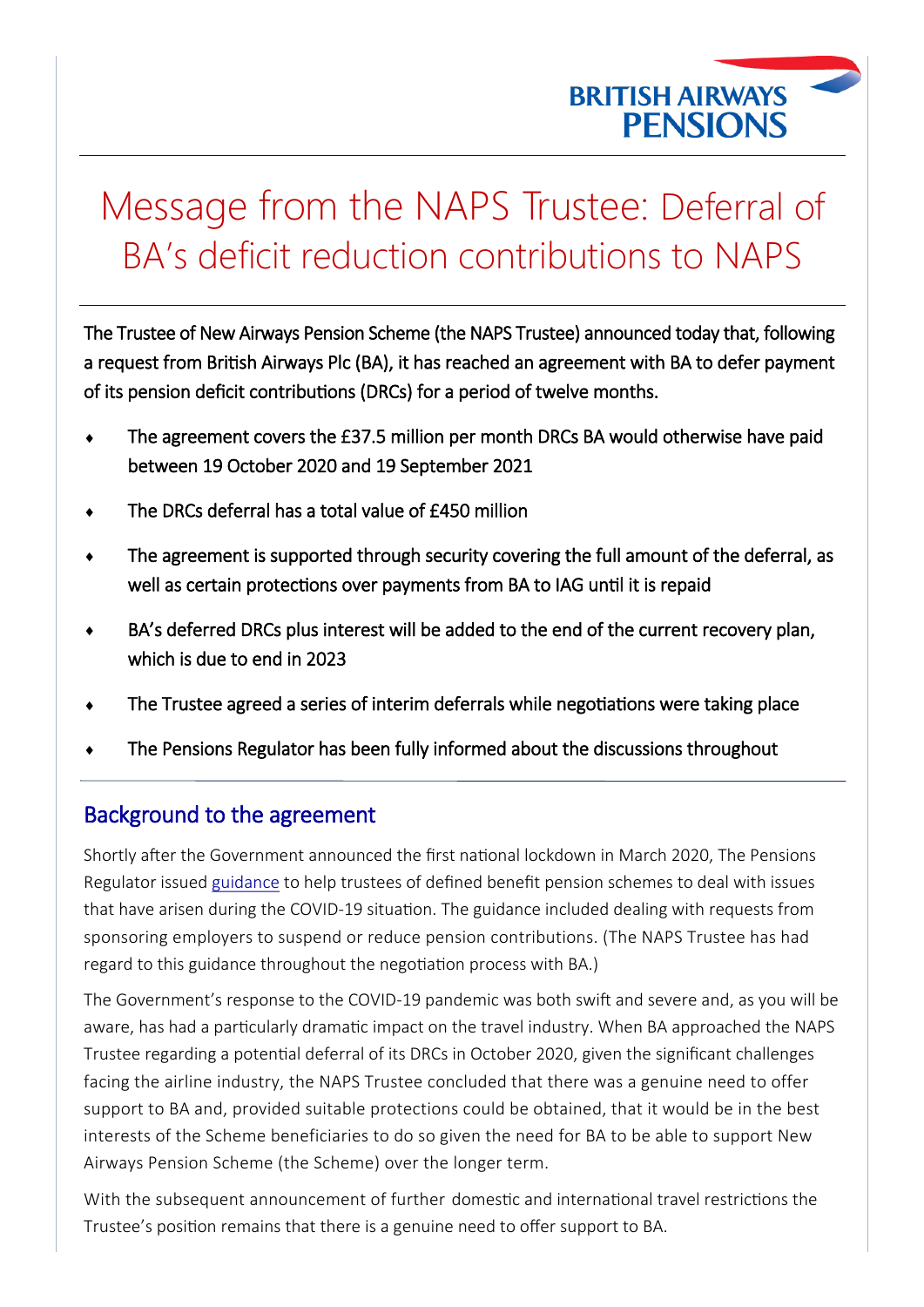# **BRITISH AIRWAYS PENSIONS**

In December 2020, we updated you on the NAPS Trustee's negotiations with BA regarding its request to defer its DRCs to the Scheme, having initially agreed to a two-month deferral of the DRCs due in October and November 2020. On 18 December 2020, the NAPS Trustee agreed to extend this deferral to include BA's December 2020 contribution to allow the complex negotiations to continue. A further interim extension was agreed on 15 January 2021 following agreement on non-binding Heads of Terms for an extended twelve-month deferral. These temporary deferral extensions were supported by BA providing the Scheme with security over some of its assets.

### The agreement

On 19 February 2021, the NAPS Trustee reached agreement allowing BA to defer its DRCs to the Scheme for twelve months, back-dated to 19 October 2020. Under the terms of the agreement the deferred contributions, with interest, will be paid back at the end of the current recovery plan, which was otherwise due to end by 31 March 2023. Importantly, the deferral will be backed by security granted by BA over specified property assets.

In return for its agreement to this deferral, and in line with The Pensions Regulator's guidance on such requests, the NAPS Trustee has negotiated some additional protections from BA on security, dividends and other payments out of the company, as well as information sharing. If there is a material improvement in BA's financial position before 2023, discussions will take place on an early restart of contributions or earlier repayment of the deferred amounts.

The NAPS Trustee has considered whether the Scheme is being treated fairly under the agreement. Having considered detailed advice from its advisers, the NAPS Trustee concluded that the agreement achieves this aim through security over the full amount of the deferred DRCs and protections over certain payments from BA to IAG until it is repaid. The NAPS Trustee will have security for the full £450 million of deferred DRCs with immediate effect until the last payment due under the 2018 Recovery Plan has been paid (a total value of £1.1625 billion).

Having received advice, the NAPS Trustee has decided that the value of the security assets supports the deferral of twelve months of DRCs and that the package is equitable relative to the position agreed by BA with other stakeholders.

#### **Glossary**

#### Deficit reduction contributions (DRCs)

Contributions BA makes to the Scheme to improve the funding position and remove the funding shortfall over time.

#### **Deficit**

The difference between the value of the Scheme's assets and its liabilities, where the value of the assets is not enough to cover the value of the Scheme's expected future benefit payments and expenses. Deficits are often referred to as funding shortfalls.

#### Recovery Plan

While the Scheme has a funding shortfall, a recovery plan has been agreed with BA. The recovery plan aims to eliminate the deficit so that the Scheme has the resources needed to pay pension benefits to members over their lifetimes.